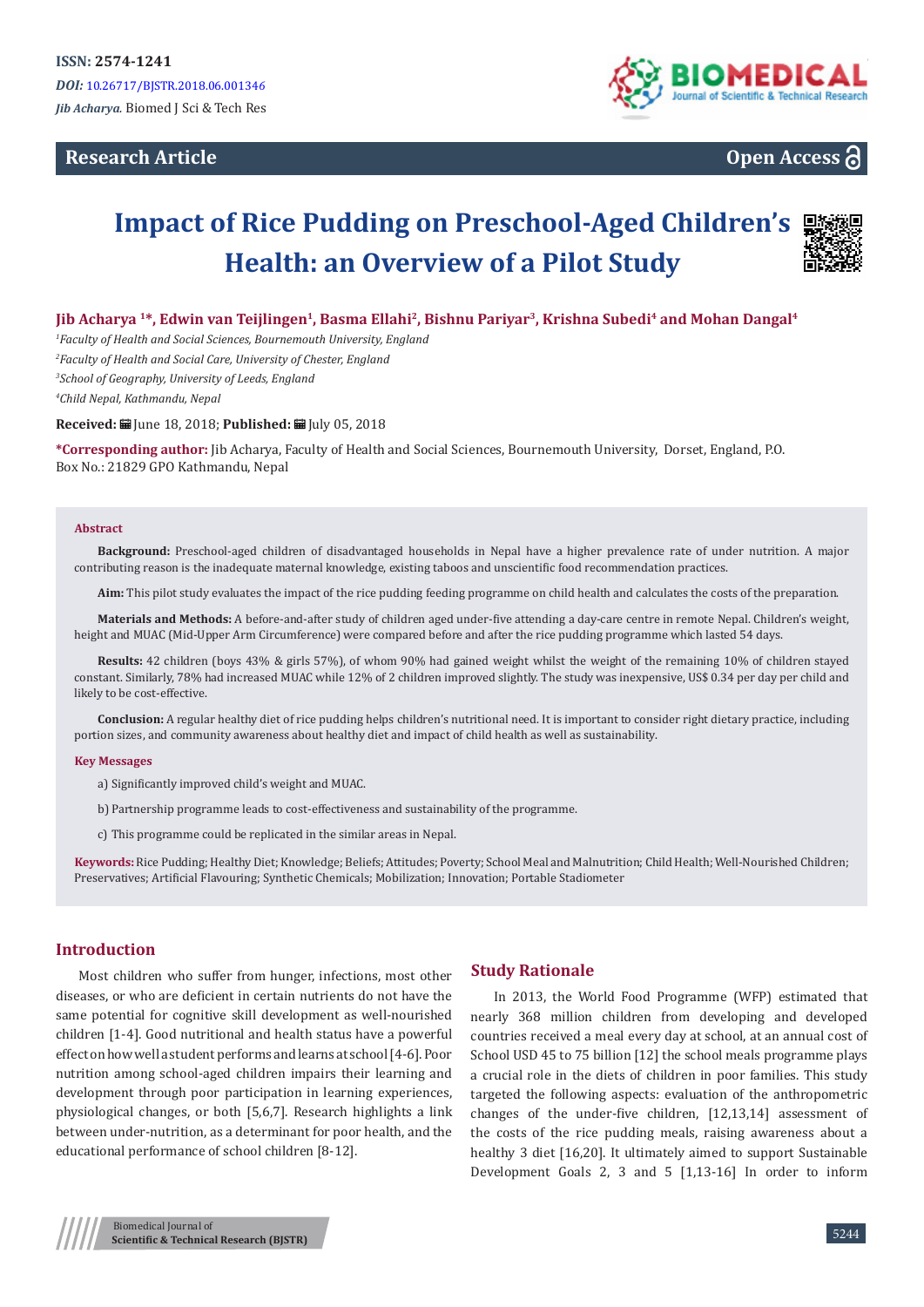intervention plans, a pilot study was undertaken as the first step to begin building an appropriate evidence base on improving child health and food behaviour [4,9,13,17-19].

# **Objectives**

This study focused on addressing child hunger and micronutrient deficiencies, both of which can impact weight, height and MUAC (Mid-Upper Arm Circumference) [3,17,14,20,21] through the provision of rice pudding as a meal in schools. It set out to address three aspects:

- a) Evaluate the impact of the rice pudding feeding programme on child health.
- b) Calculate the costs of the preparation.
- c) Increase the level of awareness about a healthy diet and local involvement in the school snack programme.

# **Materials and Methods**

# **Study design**

The pilot study [22,23] aimed to evaluate and compare the anthropometric progress of children under five. All the children who enrolled at Jugal Child Development Center (CDC) were included in the study [24].

# **Study population and exclusion criteria**

This study selected the Jugal Child Development Center (CDC) of Sindhupalchowk district of Nepal and recruited 42 children [25,26]. There were no declines or withdrawals after the start of the study [22,4].

# **Duration**

The study started on 21 December 2015 and ended on 21 February 2016. The rice pudding was served for 54 days during the *Tiffin* (*snack*) time between 12:00 to 13:00 pm.28 The CDC opened Sunday to Friday from 9:00-15:00 hrs.

# **Rice pudding preparation and portion size**

Rice pudding29 was prepared according to a traditional recipe with some additional ingredients to enhance nutritional value and improve taste. Preservatives, artificial flavouring and other synthetic chemicals were avoided [3,5,27-29] A metal cup was used to measure the portion (300 grams/child) of rice pudding.1 This study did not calculate the calorific content and nutritional information of all the additives [1,19,20,26] The rice pudding contained dry fruits, sugar, and other ingredients (Table 1). During the intervention, CDC facilitators took the lead role in preparing the rice pudding while mothers assisted in its preparation. Child Nepal (a non-governmental organization) played a crucial role in community mobilization/innovation [26]. The milk for the rice pudding was obtained by mothers from local farmers at a subsidised rate. Other necessary kitchen accessories and fuel for cooking were secured by CDC in collaboration with mothers [25,26,29,30]. It is estimated that the total cost for 300 grams of rice pudding was US\$ 0.34 day/child or Nepali Rupees (NR) 35.50. This cost (Table 1) included materials, management, fuel and labour costs [11,12,17,31,32], the estimated cost was US\$ 14.36 per day for the 42 children (Table 1). The labour cost was subsidised by the local body, particularly by the CDC and mothers' group. There was no or very limited data on the costs for school snacks programmes available in Nepal [5].

| <b>Particulars</b>                           | Unit                           | Cost (NRs)                     | <b>Total (USD)</b>                            |  |
|----------------------------------------------|--------------------------------|--------------------------------|-----------------------------------------------|--|
| Clarified butter                             | 500 ml                         | 250                            | 2.39                                          |  |
| Raisins                                      | $200$ mg                       | 50                             | 0.48                                          |  |
| Sugar                                        | $1$ Kg                         | 80                             | 0.76                                          |  |
| Rice                                         | $1$ Kg                         | 100                            | 0.96                                          |  |
| Coconut                                      | 250 mg                         | 25                             | 0.24                                          |  |
| Cashew-nut                                   | $200$ mg                       | 500                            | 4.79                                          |  |
| Cinnamon                                     | $50$ mg                        | 15                             | 0.14                                          |  |
| Milk                                         | 10 Liters                      | 400                            | 3.83                                          |  |
| Miscellaneous                                | Fuel and labour charges        | 80                             | 0.77                                          |  |
| Subtotal (daily expenses for 42<br>children) |                                | 1500                           | 14.36                                         |  |
| Total cost                                   | USD 0.34 day/child (NRs 35.51) | $1500 \times 54$ days = 81,000 | 775.56 (1USD@ 104.44 NRs. on 20<br>Dec. 2015) |  |

**Table 1:** Description of the materials cost for the rice pudding (daily).

Note: There was no fixed market price available in Nepal; hence price is based on costs as local markets.

# **Training and consent**

Health workers and CDC teachers underwent training on data collection and recording. Similarly, they were aware of the importance of the healthy diet (rice pudding) and also of the study [32]. The District Public Health Office and District Education Office of Sindhupalchowk of Nepal have approved the ethical permission for this study and consent were obtained from all parents and guardians prior to the rice pudding distribution programme [8,28,29]. Prior to start the study, the corresponding author had taken a consent from his supervisory team, who reviewed the study proposal of Bournemouth University.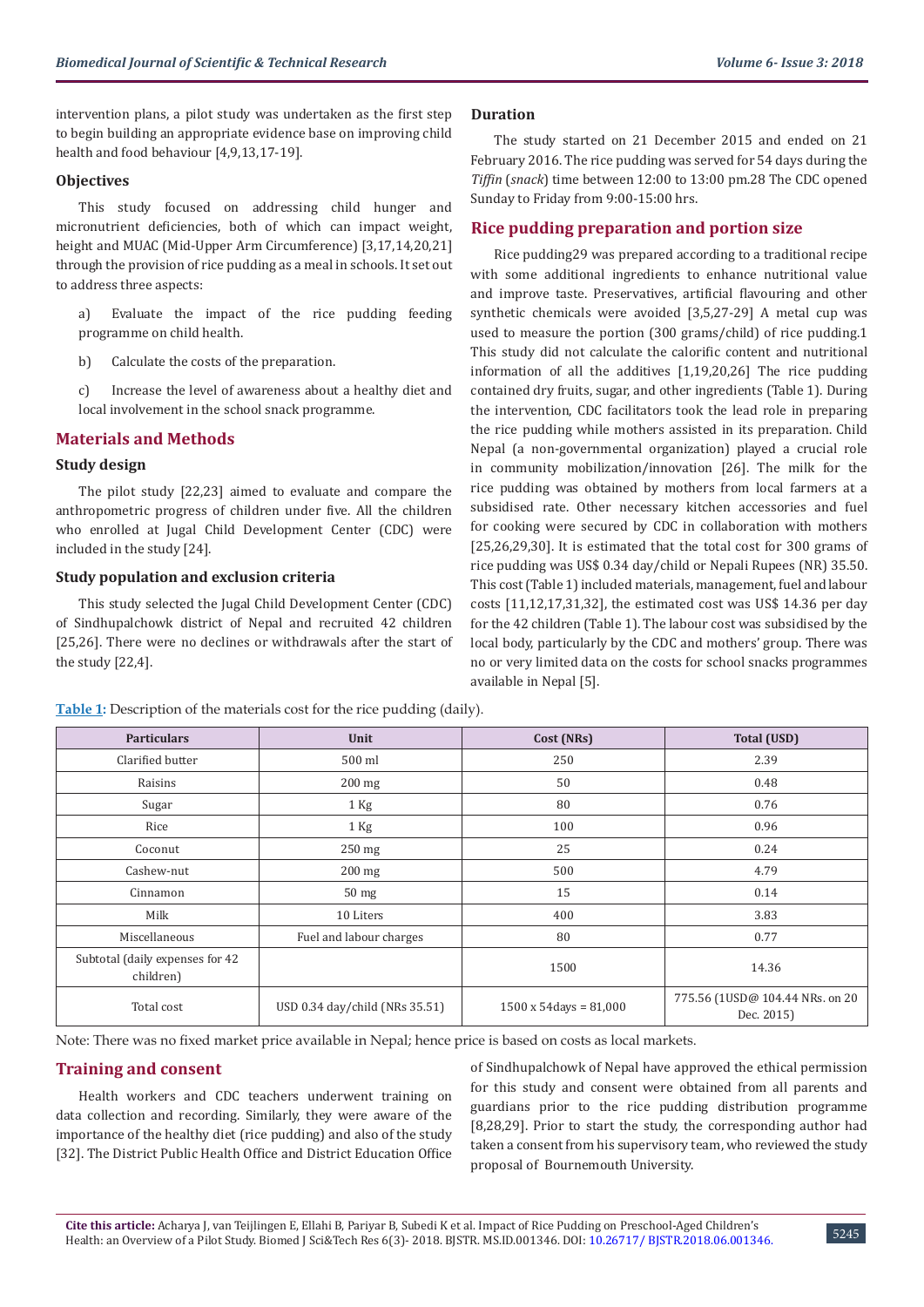**MUAC (Cm)**

# **Results**

### **Health and anthropometric measurements**

Participating children's general health was assessed, and the results were normal [2,33,25]. Weight, height and MUAC assessments were undertaken twice by an experienced health professional [1,35] at baseline and upon completion of the study and recorded in the data record form (Table 2). Height and MUAC for children measurements were recorded in centimetres (cm)

**Table 2:** Data record form.

**S.No. Name of the** 

(Tables 2&3). Heights of children were measured using a portable stadiometer (Seca) and recorded to the nearest one decimal place [16] similarly; MUAC was measured using a simple and a portable measuring tape and recorded to the nearest single decimal place. Weight was measured on a SECA 882 digital scale and recorded to the nearest 0.1-kg. Weighing scales were standardized with a 5-kg weight at the beginning of each testing day. All children were dressed in light clothing and standard procedures and equipment were used [16,6].

**(Cm) Weight (Kg) Height (Cm)**

**Initial data record Final data record** 

**MUAC**

**CSex(M/F) Age in Months** 

**Table 3:** Demographics and data records of the participants.

| S.No.          | Name of the<br>Child | Gender<br>(M/F) | Age<br>(Months) | <b>Initial data</b> |                | <b>Final data</b>   |             |             |                     |
|----------------|----------------------|-----------------|-----------------|---------------------|----------------|---------------------|-------------|-------------|---------------------|
|                |                      |                 |                 | Weight (Kg)         | Height (Cm)    | <b>MUAC</b><br>(Cm) | Weight (Kg) | Height (Cm) | <b>MUAC</b><br>(Cm) |
| $\mathbf{1}$   |                      | $\mathbf F$     | 56              | 14 <sub>kg</sub>    | 91 cm          | $17\,\mathrm{cm}$   | 15          | 92.5        | 18.8                |
| $\overline{2}$ |                      | $\rm F$         | 59              | 16 kg               | 95.3cm         | 18.2cm              | 16          | 95.7        | 18.9                |
| $\mathbf{3}$   |                      | $\mathbf M$     | 48              | 15 <sub>kg</sub>    | 92 cm          | 17 cm               | 16          | 93          | 17.4                |
| $\overline{4}$ |                      | $\mathbf M$     | 60              | 16 Kg               | 97.2cm         | 18 cm               | $17\,$      | 98          | 18.8                |
| 5              |                      | ${\rm F}$       | 60              | 15 <sub>kg</sub>    | 95 cm          | 18 cm               | 16.3        | 95.8        | 19                  |
| 6              |                      | $\mathbf F$     | 49              | 13 <sub>kg</sub>    | 89.5cm         | 15.4cm              | 14.5        | 90          | 16.2                |
| $\overline{7}$ |                      | $\rm F$         | 50              | $15 \text{ kg}$     | 91.3cm         | 15 cm               | 16          | 92          | 16                  |
| $\, 8$         |                      | $\mathbf M$     | 59              | 16 kg               | 90 cm          | 18 cm               | 16.4        | 91          | 19                  |
| 9              |                      | M               | 60              | $16 \text{ kg}$     | 91.5cm         | 18.5cm              | 17          | 92.4        | 19.1                |
| 10             |                      | $\rm F$         | 42              | $14$ kg             | 89 cm          | 16.6cm              | 14.2        | 90.5        | 17.2                |
| 11             |                      | M               | 49              | $14 \text{ kg}$     | 91.4cm         | 18 cm               | 15          | 92          | 18.7                |
| 12             |                      | $\rm F$         | 60              | 14 kg               | 96.1cm         | 18.6cm              | 15.5        | 96.6        | 19                  |
| 13             |                      | M               | 49              | 18 <sub>kg</sub>    | 98 cm          | 18 cm               | 18          | 98          | 19                  |
| 14             |                      | $\mathbf M$     | 60              | 15 <sub>kg</sub>    | 95.5cm         | 18 cm               | 16.5        | 96.3        | 19.2                |
| 15             |                      | $\rm F$         | 49              | $14$ kg             | 85 cm          | 16.5cm              | 14          | 85.5        | 17                  |
| 16             |                      | $\mathbf F$     | 47              | 15 <sub>kg</sub>    | 84.8cm         | 16 cm               | 16          | 85.2        | 17                  |
| 17             |                      | $\mathbf M$     | 49              | 15 <sub>kg</sub>    | 84 cm          | 16 cm               | 15.5        | 85          | 16.8                |
| 18             |                      | $\mathbf F$     | 49              | 13 <sub>kg</sub>    | 84.4cm         | 15 cm               | 13          | 85          | 16                  |
| 19             |                      | $\mathbf M$     | 49              | 15 <sub>kg</sub>    | 91.1cm         | 17 cm               | 15.5        | 92          | 18                  |
| 20             |                      | $\rm F$         | 43              | 13 kg               | 84.2 cm        | 17.2cm              | 14.2        | 85          | 17.9                |
| 21             |                      | $\mathbf F$     | 41              | 12 kg               | 84.5cm         | 15 cm               | 13.2        | 85.2        | 16                  |
| 22             |                      | $\rm F$         | 30              | 11 <sub>kg</sub>    | 83 cm          | 15 cm               | 12.5        | 89.2        | 16.2                |
| 23             |                      | $\rm F$         | 37              | 12 kg               | 89 cm          | 16 cm               | 13.5        | 91          | 18                  |
| 24             |                      | $\overline{F}$  | 42              | $13 \text{ kg}$     | 85 cm          | 15.2cm              | 14          | 86          | 17                  |
| 25             |                      | $\mathbf M$     | 37              | 12 kg               | $85\ {\rm cm}$ | 14 cm               | 12          | 86          | 15                  |
| 26             |                      | $\mathbf M$     | 60              | 16 kg               | 89 cm          | $17\,\mathrm{cm}$   | 16.2        | 89.7        | 18                  |
| 27             |                      | $\rm F$         | 39              | 13 <sub>kg</sub>    | 82 cm          | 16.4cm              | 13.5        | 83          | 17                  |

**Weight (Kg) Height (Cm)**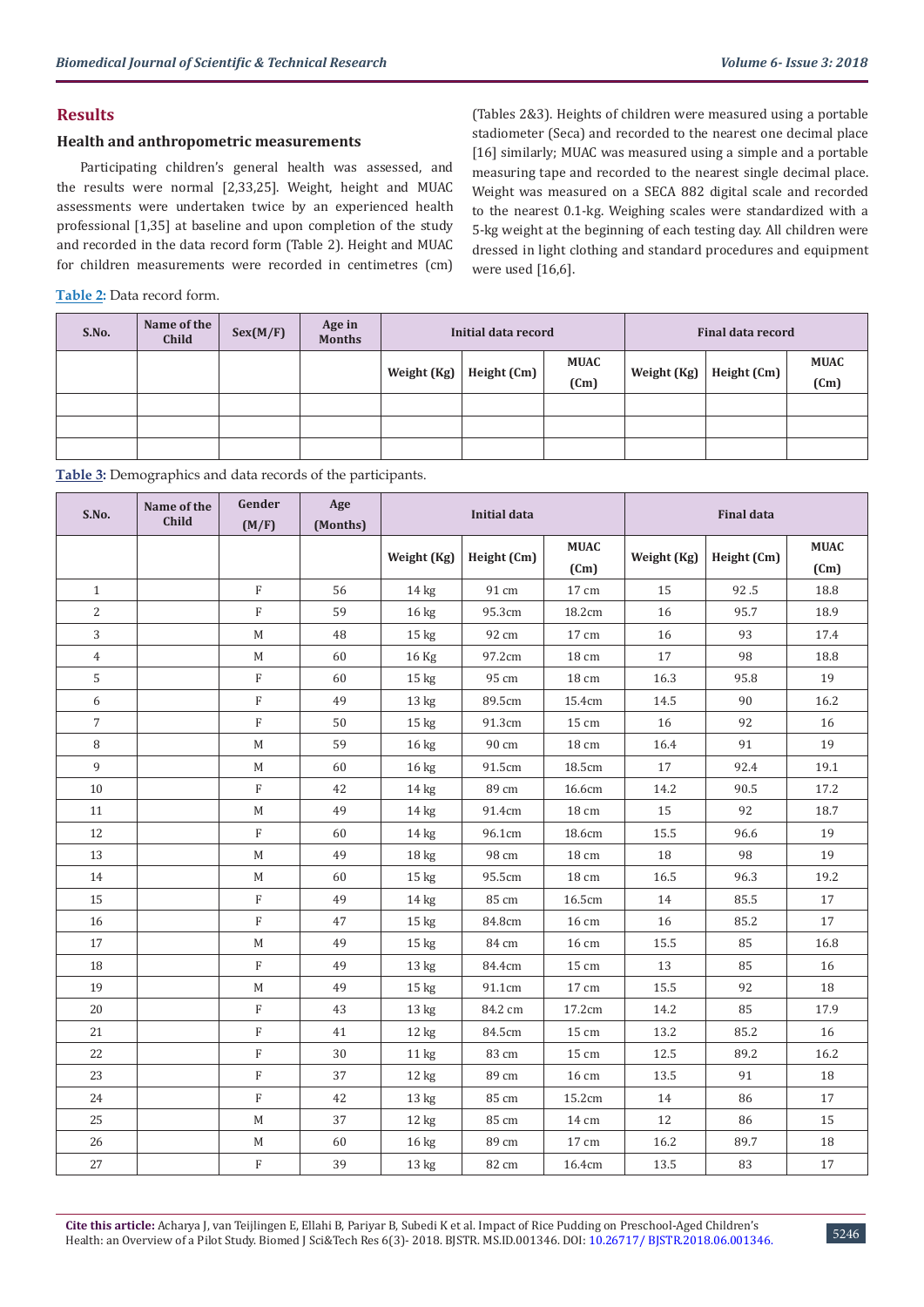| 28 | $_{\rm F}$ | 31 | $12 \text{ kg}$ | 86.2cm | 16.6cm | 12.5 | 87   | 16.9 |
|----|------------|----|-----------------|--------|--------|------|------|------|
| 29 | M          | 36 | $12 \text{ kg}$ | 92 cm  | 16.2cm | 12.8 | 93   | 17   |
| 30 | M          | 48 | $15 \text{ kg}$ | 88 cm  | 16 cm  | 16   | 89.4 | 17.1 |
| 31 | M          | 36 | $10 \text{ kg}$ | 68.4cm | 14 cm  | 10   | 69   | 14.5 |
| 32 | F          | 36 | $13 \text{ kg}$ | 80 cm  | 15 cm  | 14.4 | 81   | 16   |
| 33 | F          | 39 | $11 \text{ kg}$ | 69.7cm | 14 cm  | 12   | 70.3 | 14.2 |
| 34 | F          | 40 | $12 \text{ kg}$ | 90 cm  | 15.4 m | 12.5 | 91   | 15.9 |
| 35 | F          | 48 | $12 \text{ kg}$ | 90.2cm | 15 cm  | 13   | 91.9 | 16   |
| 36 | M          | 48 | $14 \text{ kg}$ | 85 cm  | 15.3cm | 15   | 86   | 16.6 |
| 37 | F          | 44 | $14 \text{ kg}$ | 88 cm  | 16.5cm | 14   | 88.8 | 17.2 |
| 38 | F          | 24 | $12 \text{ kg}$ | 87.1cm | 15 cm  | 12.5 | 87.7 | 16   |
| 39 | M          | 24 | $12 \text{ kg}$ | 86 cm  | 15.9cm | 13.5 | 87.5 | 16.4 |
| 40 | F          | 29 | $10 \text{ kg}$ | 78.5cm | 15 cm  | 10.5 | 79.2 | 15.5 |
| 41 | M          | 36 | $13 \text{ kg}$ | 87.1cm | 14 cm  | 13.5 | 88   | 14.7 |
| 42 | M          | 24 | $10 \text{ kg}$ | 84 cm  | 14 cm  | 10.2 | 85   | 14.4 |

## **Data management and analysis**

Data were recorded in a data form (Tables 2 & 3) by the health teacher of the CDC and double checked by a health worker. Based on the initial data, the height, weight and MUAC of the children were divided into four categories (Table 4). Baseline and final data were calculated and compared [1,2,9,34]. Data were analysed using the IBM SPSS statistical software (version 22.0).

**Table 4:** Distribution of weight, height and MUAC before and after the rice pudding programme.

| Distribution of weight prior to the programme | Weight after programme |                      |
|-----------------------------------------------|------------------------|----------------------|
| Weight range (kg)                             | Prior proportion (%)   | After proportion (%) |
| $12-0ct$                                      | 33                     | 12                   |
| 13-15                                         | 53                     | 52                   |
| 16-18                                         | 14                     | 36                   |
| Distribution of height prior to the programme | Height after programme |                      |
| Height range (cm)                             | Proportion (%)         | Proportion (%)       |
| 68-75                                         | 5                      | 5                    |
| 76-83                                         | 10                     | 7                    |
| 84-91                                         | 64                     | 55                   |
| 92-98                                         | 21                     | 33                   |
| Distribution of MUAC prior to programme       |                        | MUAC after programme |
| MUAC range (cm)                               | Proportion (%)         | Proportion (%)       |
| 14-16                                         | 57                     | 38                   |
| 17-19                                         | 43                     | 62                   |

## **Rice pudding feeding impacts on children**

The majority of the participants were female (57%) with a mean age of 44.7 months. A plurality was between 46-50 months (31%), followed by 36-40 months (22%) and 51-55 months (21%). Only 2% of children were between 31-35 months (Table 3). The 16-18 kg weight group of the children of the total children have significantly gained their weight from 14% to 36%. But 13-15 kg weight group children could not increase their weight (53% vs. 52%) after the rice pudding (Table 4).

The height data showed significant differences between baseline survey data and final data (Tables 3 & 4). Among 42 children participating, the weight of 38 children increased, whilst four maintained their weight. Similarly, 33 children increased in height and nine children demonstrated a small increment in height. Also, an increment in MUAC was found in 37 students while slight increment was found in the remaining 5 children (Tables 3 & 4). The study data showed significant improvements in the BMI of the children (Tables 3 & 4). MUAC measurement was categorized into two groups (Table 4). The proportion in the higher category had changed significantly from pre-programmed to post-intervention; overall 19% of the children increased their MUAC during the period of the intervention (Tables 3 & 4). Figure 1 show the result of the baseline results which were measured before the pilot study (left side) and after the pilot study (right side).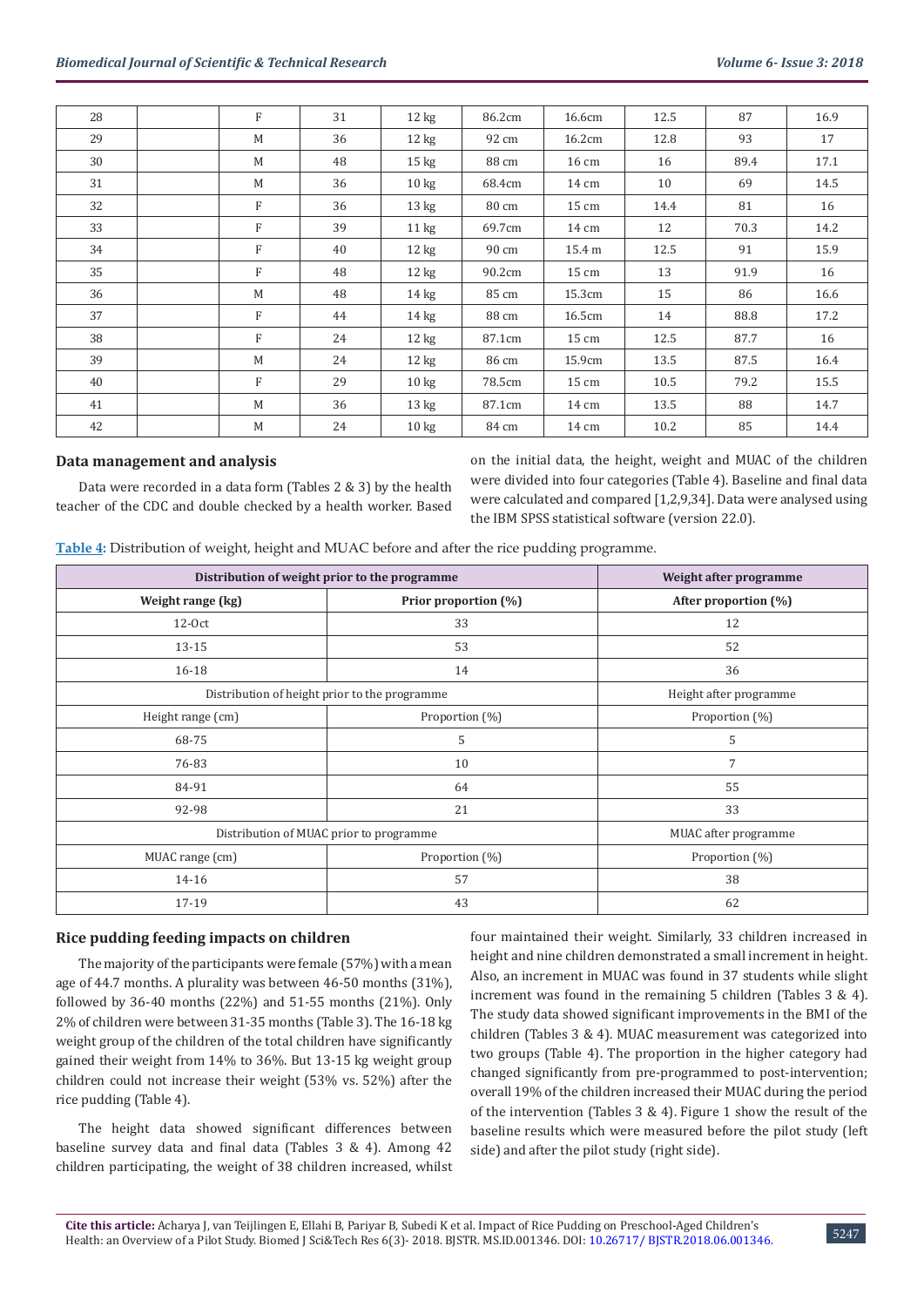

**Figure 1:** Children are enjoying rice pudding at the daycare centre.

# **Discussion**

A free rice pudding was provided six days a week for two months at Jugal Child Development Centre, for children aged 2-5 years in an area with high levels of poverty [35]. Results indicated that this intervention enabled households to increase their expenditure on nutritious food items and spend less on junk foods [20,24]. A significant increase in daycare centre enrolment and in continuing education is also associated with the programme [12,35]. In Nepal, the impact of the rice pudding has not been studied extensively [30]. The rice pudding is termed '*Khir*' in Nepali language and accepted by all local religious and ethnic groups. *Khir* is also one of the popular recipes amongst the children and a nutritionally recommended food item [19,36]. Adding butter (ghee), sugar, raisins and other ingredients to rice pudding increases its nutritional value in terms of energy nutrients and improves its sensory acceptability [36]. *Khir* is easy to prepare, with an associated low cost [37]. This study has empowered parents and members of the community to intervene in food behaviours and thus have an impact on improving children's health and potentially have a beneficial effect on their 8 education. This intervention has played a vital role for increasing the knowledge about a healthy diet amongst mothers, teachers,

health workers and executive members of the CDC [35] which might be accepted by policy makers and various donor groups.

The study identified significant increases in children's weight, height and MUAC (Tables 3 & 4) and improved knowledge about a healthy diet amongst the parents [35,37]. Similarly, considering the growth of the children after introduction of school meals, de Onis et al. [37] describe the significant growth of under-five children (Figure 1), an outcome similar to the one observed in this pilot study (Figure 2). A study conducted in Ghana by Abizari et al. [34] indicated an important role for micronutrient-dense foods in the achievement of micronutrient adequacy within school feeding programmes, something our study also described (Figures 2 & 3). Abizari's cohort additionally showed that nutritional dietary intake was remarkably higher and more sufficient among children participating in a school feeding plan. Singh et al. [17] conducted a study on children whose families' income suffered from drought; their work reported that the school meal programme acted as a safety net for children, whose health was significantly improved [17]. However, our study also reflected the similar results (Table 2) as Singh et al. [17] highlighted in his study as well as Gleason and Dodd [24].

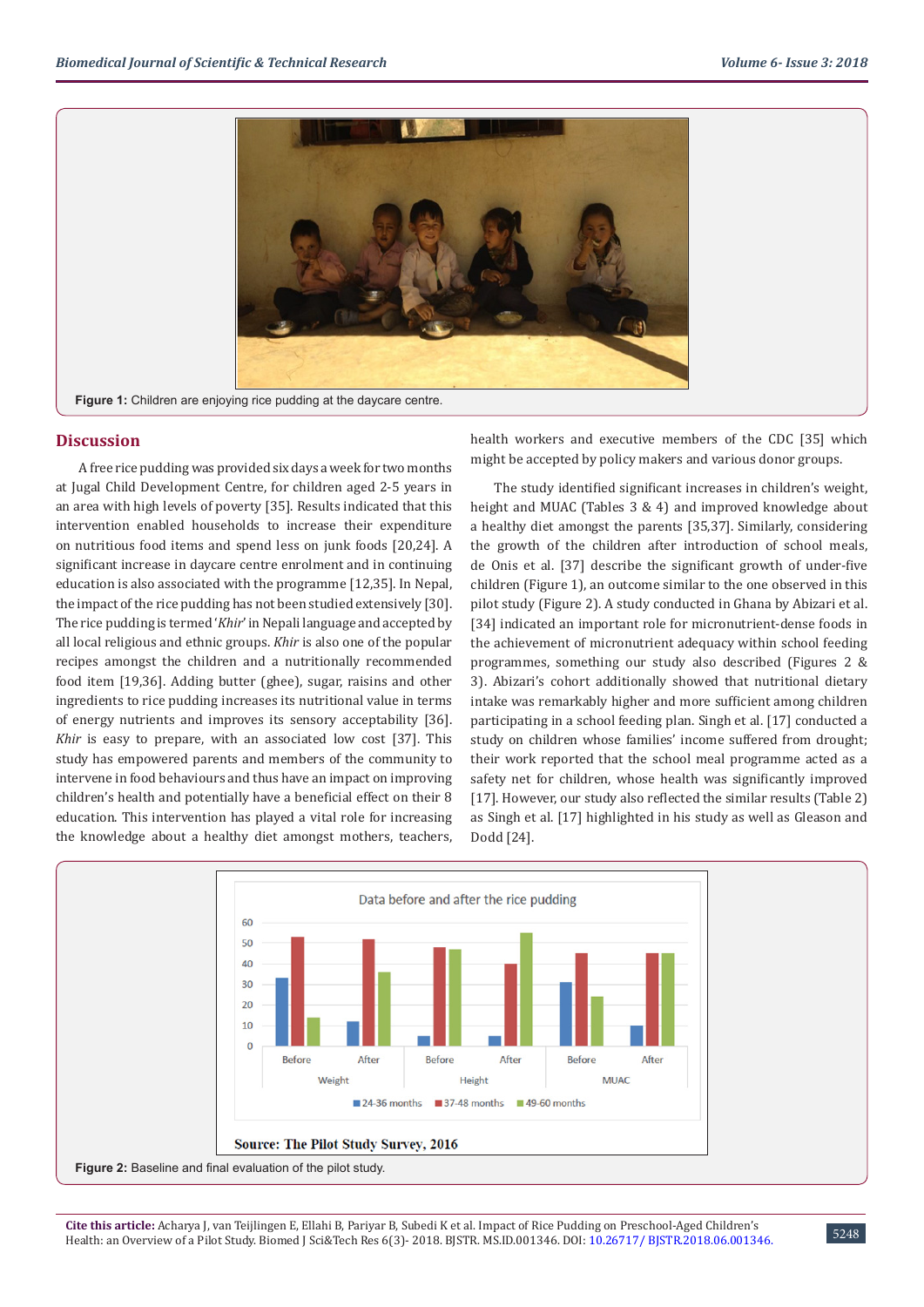

**Figure 3:** (A) Mother is helping to feed rice pudding, (B) A child is being fed by mother.

A study looking at how school meal participation influences students' weight status, concluded that there was no evidence that either the school snacks (SS) or meal programmes contributed to rising BMI in school children [38]. The authors report that an increase of a single day in the normal school snack programme sharing was linked with a reduction of 0.15 in BMI [35]. They also added that SS package participation may be a protective issue, by encouraging children to take the SS or meal regularly. However, our study also finds poor increment of BMI in the participants (Tables 3 & 4), which may be due to the small sample and short duration. A few questions arise from this pilot intervention, particularly the impact on educational performance, which is not addressed. Baxter et al. [16] report one observational study among fourth-grade children which demonstrates a significant increase in calorie intake upon participation in the school snack [9]. Programme in the classroom compared to those who ate it in the canteen [16]. In our study, all the participants' parents were living under the poverty line and had poor knowledge about a healthy diet [2,4,11,12]. Therefore, they were not capable to provide a healthy food to their children at home which rice pudding programme showed significant improvement in the child health (Tables 3 & 4).

The benefit of the approach used here is the link between supporting children's education while enhancing their food security [31,39]. The study confirmed that the programme was remarkably cost-effective and significantly successful in terms of growth of BMI [6,14,39]. The study's key message is that a longer course of the healthy food certainly would bring drastic changes in children's BMI [13,34]. For example, six months rice pudding programme, instead of two months, would play a vital role on child health [13,34].

## **Cost of the Intervention**

Healthy foods are expensive for poor people in Nepal [11,26,27,39]. Children are compelled to consume whatever food is prepared for the parents due to various factors such as poverty, poor knowledge on child feeding practices, time constraints, and poor resources [40,19,23]. Local participation is part of the development of ownership and community involvement and further contributes to the cost-effectiveness of the intervention, which favours its sustainability [11,12,17,27,36,39]. This study has also demonstrated an example of the community mobilization,

partnership and ultimately cost-effectiveness of the programme. This study showed the cost per portion/per child/per day was US\$0.34 including commodity costs and USD 14.36/day for 42 children [11,19]. A financial analysis by WFP12 explained why school meals/snacks costs are so inconsistent. WFP (2013)12 study found that the commodity costs were generally the main cost component and these varied. For example, Curtis et al. [39]. gathered the information that the actual cost of a school meals/ snack around the Europe, USA and Australia which demonstrated a very high cost than this study such as Scotland USD 2.94, Sweden USD 2.66, USA USD 2.0 and Australia 10 USD 2.32 respectively. The partnership with the local community affects three key areas impact: cost-effectiveness, ownership and sustainability of the programme. This offers an acceptable and innovative approach towards scaling up nutrition within the community.

# **Study Strengths and Limitations**

This study is part of a successful partnership programme between the CDC and researcher, driven by the local institution, and offers a practical application of food behaviour and environmental level change [11,33,27,37,32]. This study used a participatory approach which reduced the cost of the programme by using the local resources Likewise the local community economy was supported with the utilization of the local resources [14,27,32]. Still, this pilot study has acknowledged weaknesses. The intervention was limited to eight weeks, but lessons learnt are likely to be applicable to other poor communities in Nepal. A few children reportedly suffered from vomiting and diarrhoea after eating the rice pudding, which was probably due to weak digestive systems, or food intolerance, but would need to be considered if scaling up.

# **Conclusions**

The school meal programme plays a crucial role in the diets of children in poor families by providing free snacks [10,11,17,14]. This pilot study resulted in progressive changes in the health of children and helped to increase awareness among the mothers regarding healthy dietary habits. School meals should include fruits, vegetables and calcium-rich dairy beverages and foods to enhance their nutritional content and contribution and increase child access and exposure to nutritious meal options; however, this carries a cost implication. This programme is ideally suited to high-poverty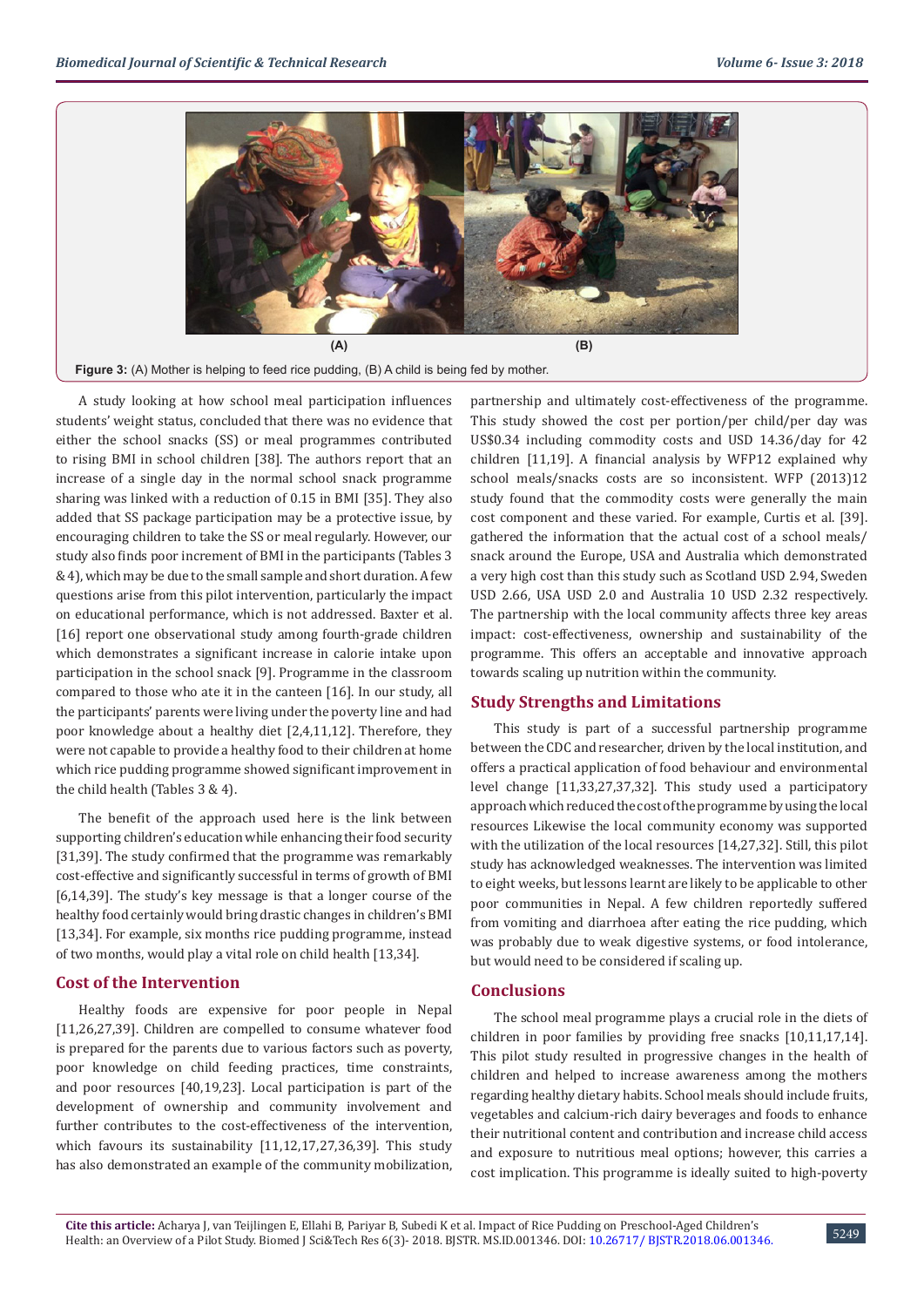areas where it can contribute to the child's daily dietary intake. The study attracted modest charitable donations from the public to fund it [41] and this is recommended as this could help initiate similar interventions in resource-poor areas and enable sustainability. This study contributes to the evidence for policy and practice in relation to school meals/snacks programmes that positively contribute to improving community food behaviour and to national nutrition programme aims and the achievement of sustainable development goals [4,9,15].

# **Ethical Approval**

The District Public Health Office and District Education Office of Sindhupalchowk of Nepal have given ethical permission for this study and consent were obtained from all parents and guardians prior to the rice pudding distribution programme [8,28,29]. The author applied ethical approval from the local government authority where this study did not involve that are of high risk for the participants and also this study is not involved in any specimens, tissue samples or vertebrate animals, embryos or tissues. Prior to starting the study, the corresponding author had taken consent from his supervisory team, who reviewed the study proposal with Bournemouth University. On the other hand,

there were no any risks occurred during the data collection. The researchers and management team had paid high attention on any occurrence. First Aid Kit was placed at all the data collection area to tackle minor injury and provide some pain relief tablets. In case of some incidence occurred at the feeding place, the ambulance will be called and patient will be sent to the nearest health institutions for the further treatment. The participants did not expose to any risks by participating in the study [42,43].

# **Acknowledgement**

The authors would like to convey their sincere thanks to the Jugal Child Development Centre, the District Public Health Office, and the District Education Office of the Sindhupalchowk district for their support and positive response during the study. Funding arrangements are as described in Table 5 [11].

# **Financial Report**

This research project received no specific grant from any funding agency, commercial or not-for-profit sector. The author has picked up money (collected) from the road and streets and subsidized material costs by the local community (Table 5).

**Table 5:** Sources of funding.

| Source                           | Total (NRs.) | Total (US\$) | Remarks                                                                                                                                                                                                                    |
|----------------------------------|--------------|--------------|----------------------------------------------------------------------------------------------------------------------------------------------------------------------------------------------------------------------------|
| Contribution by the researcher   | 48.000.00    | 459.59       | In two and half years, the first<br>author collected dropped money<br>(mainly coins) while walking in<br>the streets (Geoghegan, 2008).<br>His friends and relatives also<br>contributed (nearly 5%) to<br>this programme. |
| Contribution by the local people | 33.000.00    | 315.97       | Supported by the local management<br>of snack distribution programme,<br>local<br>community people including CDC.                                                                                                          |
| Total                            | 81,000.00    | 775.56       | $(1 \text{ US}\$ = 104.44 \text{ NRs.}$ on 20 Dec.<br>2015                                                                                                                                                                 |

#### **References**

- 1. [Sellen D \(1998\) Physical Status: The Use and Interpretation of](http://www.who.int/childgrowth/publications/physical_status/en/)  [Anthropometry. Report of a WHO Expert Committee. WHO Technical](http://www.who.int/childgrowth/publications/physical_status/en/)  [Report Series No. 854 Journal of Biosocial Science 30\(1\): 135-144.](http://www.who.int/childgrowth/publications/physical_status/en/)
- 2. [Gabriele A, Schettino F \(2008\) Child Malnutrition and Mortality in](https://spssi.onlinelibrary.wiley.com/doi/abs/10.1111/j.1530-2415.2008.00157.x)  [Developing Countries: Evidence from a Cross-Country Analysis. Analyses](https://spssi.onlinelibrary.wiley.com/doi/abs/10.1111/j.1530-2415.2008.00157.x)  [of Social Issues and Public Policy 8\(1\): 53-81.](https://spssi.onlinelibrary.wiley.com/doi/abs/10.1111/j.1530-2415.2008.00157.x)
- 3. [Bowden F, Lordly D, Thirsk J, Corby L \(2012\) Phase II Practice-based](https://www.ncbi.nlm.nih.gov/pubmed/22397961)  [Evidence in Nutrition \(PEN\) Evaluation: Interviews with Key Informants.](https://www.ncbi.nlm.nih.gov/pubmed/22397961)  [Canadian Journal of Dietetic Practice and Research 73\(1\): e233-e240.](https://www.ncbi.nlm.nih.gov/pubmed/22397961)
- 4. [Haddad L, Cameron L, Barnett I \(2015\) The double burden of](https://www.ncbi.nlm.nih.gov/pubmed/25324529)  [malnutrition in SE Asia and the Pacific: priorities, policies and politics.](https://www.ncbi.nlm.nih.gov/pubmed/25324529)  [Health Policy and Planning 30\(9\): 1193-1206.](https://www.ncbi.nlm.nih.gov/pubmed/25324529)
- 5. SACN (2015) Dietary Recommendations for Energy [Internet]. Scientific Advisory Committee on Nutrition.
- 6. [Dearden L, Farquharson C \(2017\) Free school meals for all primary](https://www.ifs.org.uk/publications/9202)  [pupils: Projections from a pilot.](https://www.ifs.org.uk/publications/9202)
- 7. [\(2012\) Food and Nutrition Service. Proposed Rules Nutrition Standards](https://www.federalregister.gov/documents/2012/01/26/2012-1010/nutrition-standards-in-the-national-school-lunch-and-school-breakfast-programs)

[in the National School Lunch and School Breakfast Programs.](https://www.federalregister.gov/documents/2012/01/26/2012-1010/nutrition-standards-in-the-national-school-lunch-and-school-breakfast-programs)

- 8. [Crepinsek M, Singh A, Bernstein L, McLaughlin J \(2006\) Dietary Effects](https://www.ncbi.nlm.nih.gov/pubmed/17081831) [of Universal-Free School Breakfast: Findings from the Evaluation of the](https://www.ncbi.nlm.nih.gov/pubmed/17081831) [School Breakfast Program Pilot Project. Journal of the American Dietetic](https://www.ncbi.nlm.nih.gov/pubmed/17081831) [Association 106\(11\): 1796-1803.](https://www.ncbi.nlm.nih.gov/pubmed/17081831)
- 9. [Afridi F \(2011\) The Impact of School Meals on School Participation:](https://www.tandfonline.com/doi/abs/10.1080/00220388.2010.514330) [Evidence from Rural India. Journal of Development Studies 47\(11\):](https://www.tandfonline.com/doi/abs/10.1080/00220388.2010.514330) [1636-1656.](https://www.tandfonline.com/doi/abs/10.1080/00220388.2010.514330)
- 10. [Sørensen L, Dyssegaard C, Damsgaard C, Petersen R, Dalskov S, et al.](https://www.ncbi.nlm.nih.gov/pubmed/25791747) [\(2015\) The effects of Nordic school meals on concentration and school](https://www.ncbi.nlm.nih.gov/pubmed/25791747) [performance in 8- to 11-year-old children in the OPUS School Meal](https://www.ncbi.nlm.nih.gov/pubmed/25791747) [Study: a cluster-randomised, controlled, cross-over trial. British Journal](https://www.ncbi.nlm.nih.gov/pubmed/25791747) [of Nutrition 113\(08\): 1280-1291.](https://www.ncbi.nlm.nih.gov/pubmed/25791747)
- 11. [WFP \(2013\) State of School Feeding Worldwide, United Nations World](https://www.wfp.org/content/state-school-feeding-worldwide-2013) [Food Programme-Fighting Hunger Worldwide. Wfp.org.](https://www.wfp.org/content/state-school-feeding-worldwide-2013)
- 12. [WFP \(2016\) Two Minutes to Learn about School Meals | WFP | United](https://www.wfp.org/content/two-minutes-learn-about-school-meals) [Nations World Food Programme - Fighting Hunger Worldwide Wfp.org.](https://www.wfp.org/content/two-minutes-learn-about-school-meals)